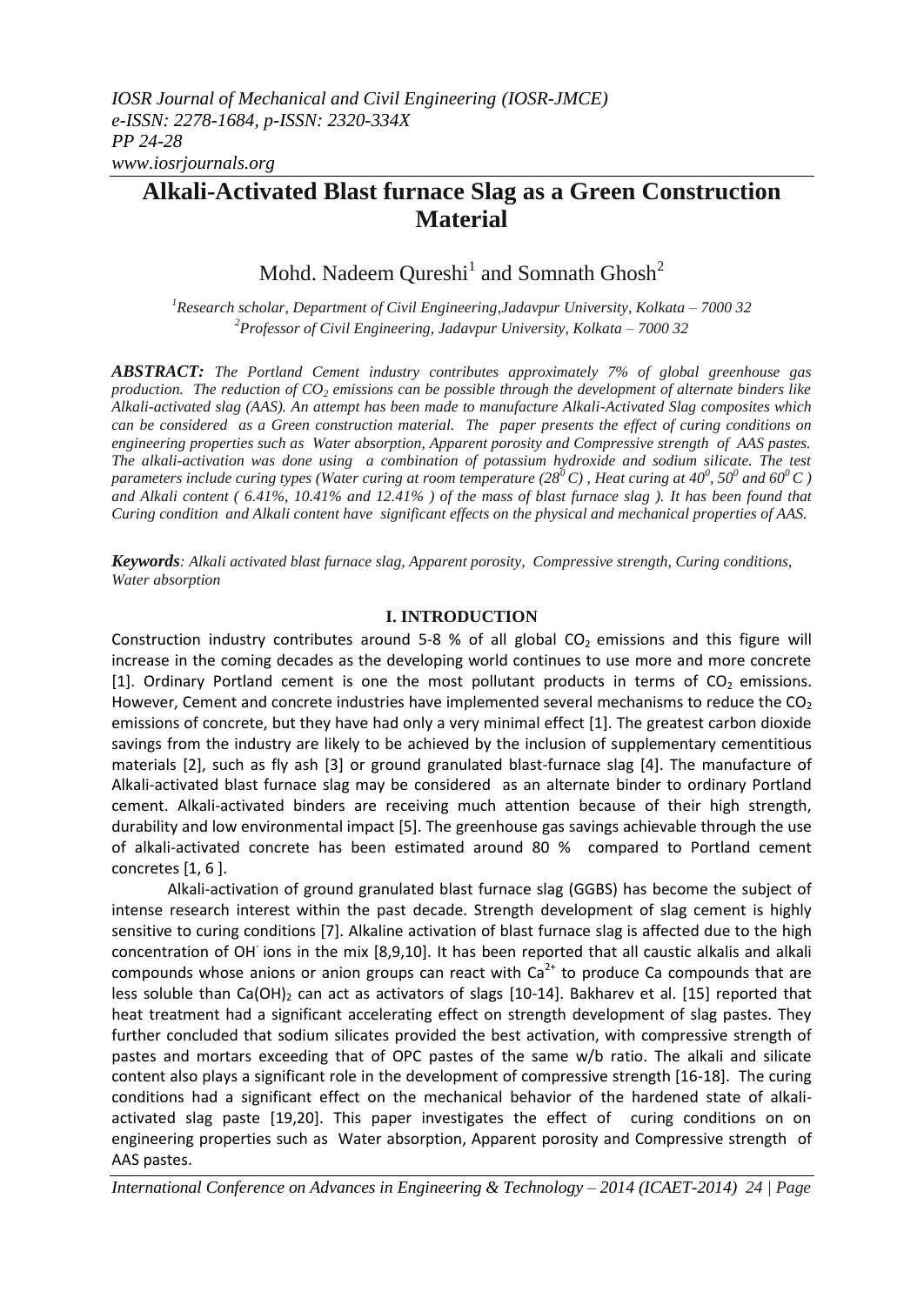*IOSR Journal of Mechanical and Civil Engineering (IOSR-JMCE) e-ISSN: 2278-1684, p-ISSN: 2320-334X PP 24-28 www.iosrjournals.org*

### **II. EXPERIMENTAL INVESTIGATION**

### **2.1. Materials**

### *2.1.1. Blast furnace slag*

Blast furnace slag used in this investigation was obtained from the Tata Metaliks Ltd. Kharagpur, India. The obtained blast furnace slag particle were coarser (4-5 mm), popcorn like friable structure. The slag was then ground to size 45 microns [21]. The chemical composition was determined by XRF as shown in Table 1. Its density was 2900 kg/m<sup>3</sup>. The moisture content was less than 1%.

| TABLE 1: Chemical composition of blast furnace slag by XRF |  |  |                             |  |                                                                                                                                                                        |                |  |     |      |            |  |
|------------------------------------------------------------|--|--|-----------------------------|--|------------------------------------------------------------------------------------------------------------------------------------------------------------------------|----------------|--|-----|------|------------|--|
| Chemical<br>composition                                    |  |  |                             |  | $SiO_2$ CaO Al <sub>2</sub> O <sub>3</sub> MgO Fe <sub>2</sub> O <sub>3</sub> SO <sub>3</sub> Na <sub>2</sub> O K <sub>2</sub> O TiO <sub>2</sub> MnO LOI <sup>a</sup> |                |  |     |      |            |  |
| Mass $(\%)$                                                |  |  | 32.50 33.50 18.50 8.00 0.40 |  |                                                                                                                                                                        | $0.5\quad 0.7$ |  | 0.4 | 1.01 | $0.55$ 0.7 |  |
| <sup>a</sup> Loss on ignition                              |  |  |                             |  |                                                                                                                                                                        |                |  |     |      |            |  |

<sup>a</sup>Loss on ignition

#### **2.1.2 Alkaline Solution**

The alkaline activator liquid was the combination of sodium silicate and potassium hydroxide pellets. Laboratory grade potassium hydroxide was supplied by Merck India Ltd. (84% purity with K<sub>2</sub>O =83. 93% and 16.07% water) and sodium silicate solution (Na<sub>2</sub>O = 8%, SiO<sub>2</sub> = 26.5% and 65.50% water) with silicate modulus ~3. 3 and bulk density of 1410 kg/m<sup>3</sup> was supplied by Loba Chemie Ltd. India, were used to adjust the desired composition of alkali activated GGBS paste. The activator solution was prepared at least one day prior to its use.

### **2.2 Mixing and castings of test specimens**

The alkali activated GGBS paste was prepared according to the composition presented in Table 2. The compositional change in GGBS paste was obtained by adjusting the quantity of potassium hydroxide, sodium silicate solution with water. To make alkali activated GGBS paste, the desired proportion of blast furnace slag and activating solution were first mixed together for 5 min in a Hobart mixer to get a homogeneous paste. The mixing procedure is similar to that described by Qureshi and Ghosh [22]. The workability was assessed using mini flow table [22] and is presented in Table 2.

| Mix      | $\%$ | % Na <sub>2</sub> O | W/S ratio | Flow (mm) |
|----------|------|---------------------|-----------|-----------|
| Series 1 |      | 2.41                | 0.32      | 150       |
| Series 2 |      | 2.41                | 0.32      |           |
| Series   |      | 2.41                | 0.32      |           |

TABLE 2: Mix composition and Flow of Alkali-activated GGBS.

### **2.3 Curing conditions of test specimens**

The test specimens were cured in water curing, oven curing at 40 $^0$  C, 50 $^0$ C and 60 $^0$ C. For water curing, the specimens after casting were left at room temperature for 24 hours , then de-

*International Conference on Advances in Engineering & Technology – 2014 (ICAET-2014) 25 | Page*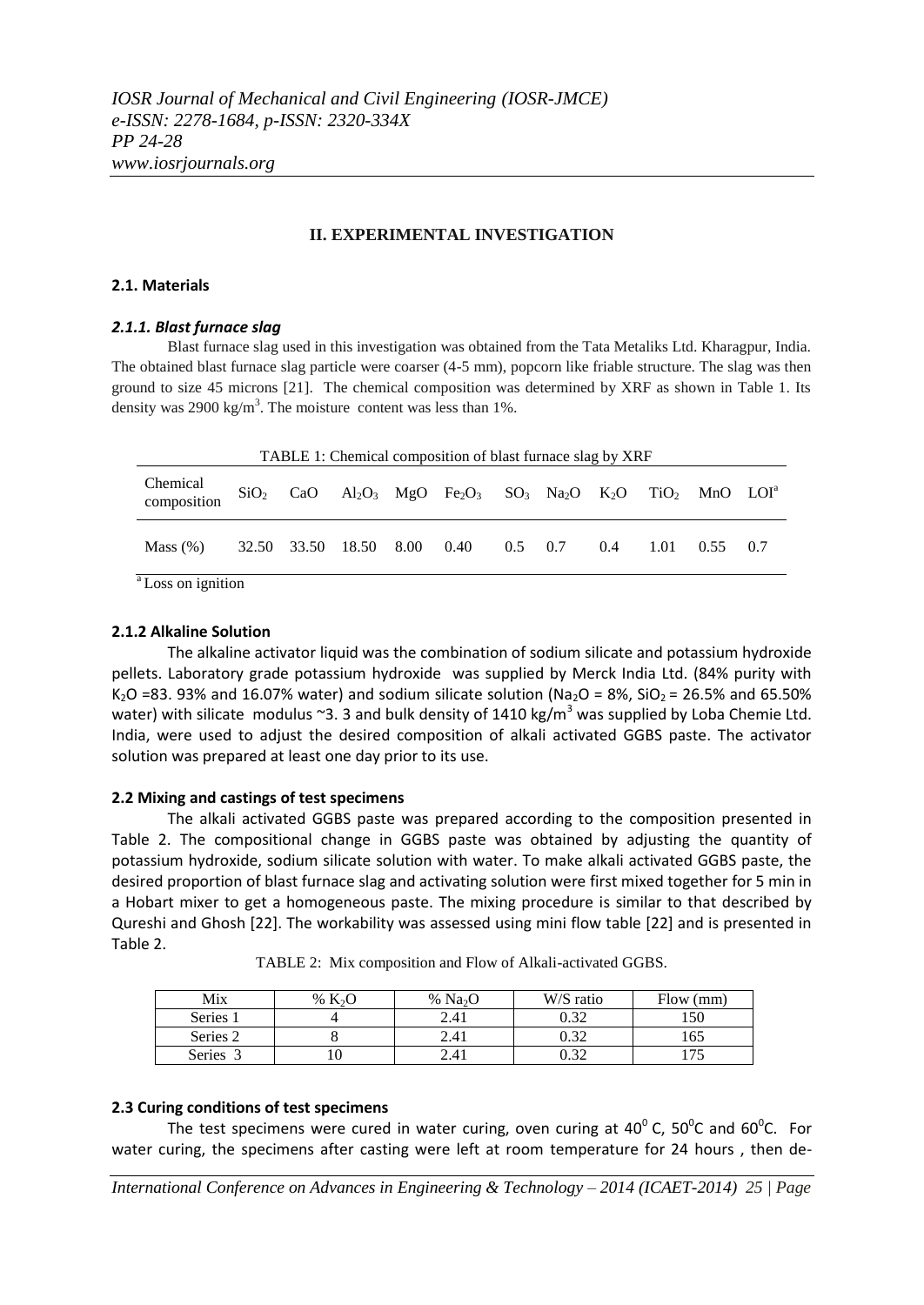### *IOSR Journal of Mechanical and Civil Engineering (IOSR-JMCE) e-ISSN: 2278-1684, p-ISSN: 2320-334X PP 24-28 www.iosrjournals.org*

molded and kept in water in fully immersed condition at room temperature until the day of testing. For heat curing, the specimens were given a rest period of 2 hrs after casting and then kept in the oven at 40<sup>°</sup>C, 50<sup>°</sup>C and 60<sup>°</sup>C for 24 hours. The test specimens then removed from the molds and left to air dry at room temperature until the day of the test at a specified age.

### **2.4Test Procedure**

The alkali activated GGBS paste specimens (50mm x 50mm x 50mm) were tested for compressive strength using 20 ton capacity digital compressive testing machine with a loading rate of 20 MPa/min. The compressive strength tests were conducted at the age of 3, 7 and 28 days. Three specimens of each series at each age were crushed in a digital compression testing machine in accordance with ASTM C-109-02 [23] and the average strength of three specimens is reported as the compressive strength. To determine the water absorption, three cube specimens from each series were oven dried at a temperature of 850 C for 24 hours and its weight was determined as initial weight. The specimens were then immersed in water for 24 hours and its saturated dry weight was recorded as a final weight. Water absorption is reported as the percentage increase in weight. The apparent porosity was determined for 28 days specimens according to Archimedes principle with water as immersion medium.

### **III. RESULTS AND DISCUSSION**

### **3.1 Influence of Alkali content on Compressive strength**

The relationship between Alkali content and Compressive strength is presented in Fig. 1. The increase in compressive strength was observed with increase in alkali content until 10.41 % alkali content. Further increase in alkali content reduces the compressive strength. This trend was observed for all types of curing method. This may be due to excess K<sup>+</sup> ions in the framework, the slag grains might not completely participated in the reaction process forming C-S-H gel and the degree of reaction of the system might remain moderate [19]. The optimum alkali content was observed to be 10.41 % for all types of curing methods. The optimum silicate modulus phenomenon to the formation of "primary C-S-H" and /or polymerization of silicate anions in the water glass, which promotes the hydration of slag and the formation of less porous structure [24].



Fig. 1 Relation between Alkali content and Compressive strength for various Curing conditions.

### **3.2 Influence of Curing conditions on Compressive strength, Water absorption and Apparent porosity**

*International Conference on Advances in Engineering & Technology – 2014 (ICAET-2014) 26 | Page*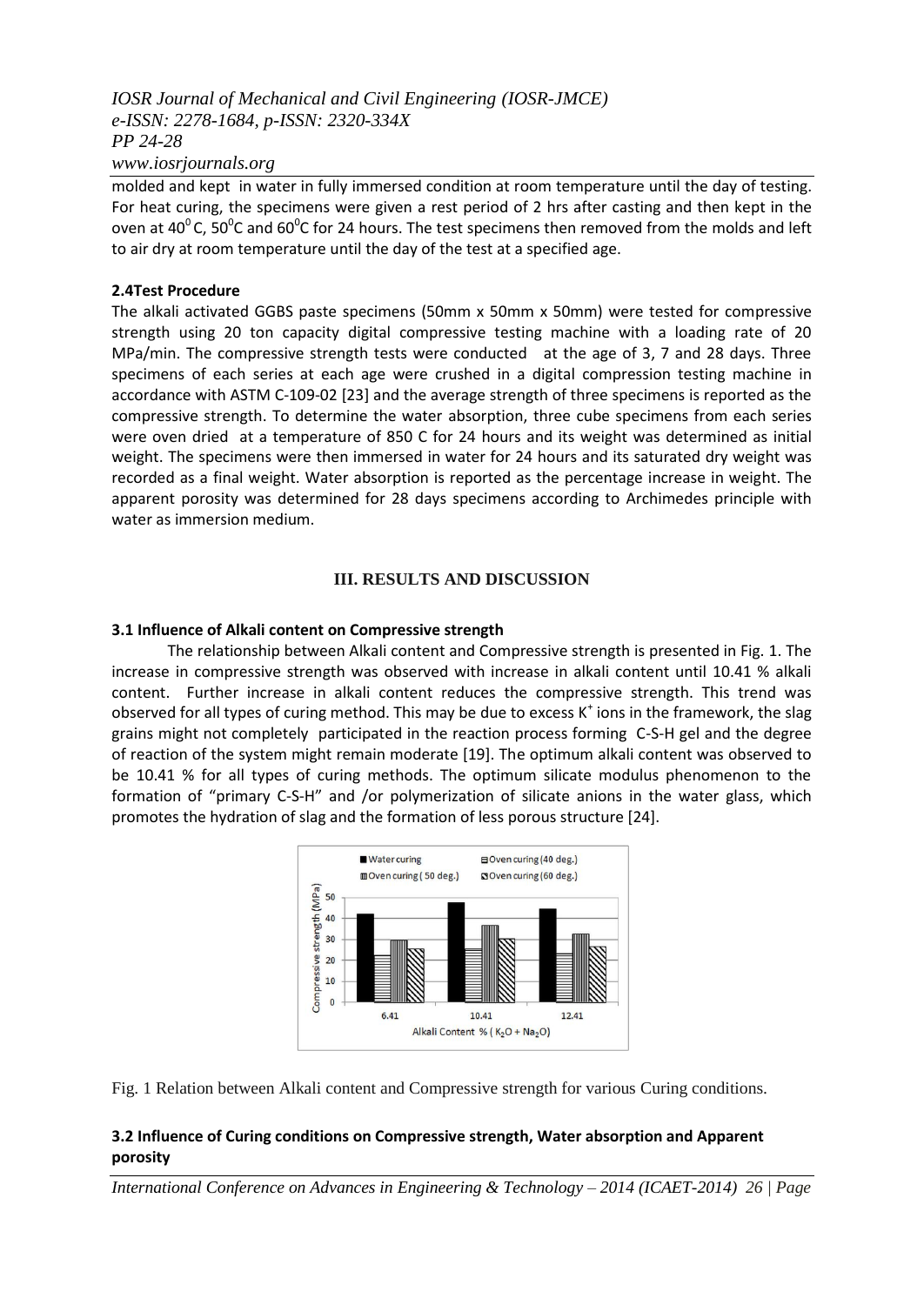## *IOSR Journal of Mechanical and Civil Engineering (IOSR-JMCE) e-ISSN: 2278-1684, p-ISSN: 2320-334X PP 24-28*

### *www.iosrjournals.org*

The variations of compressive strength of the specimens cured in water at room temperature (28<sup>0</sup>C), oven curing with 40<sup>o</sup>C, 50<sup>o</sup>C and 60<sup>o</sup>C are shown in Fig. 1. It was observed that the compressive strength increases with increase in alkali content from 6.41 % to 10.41 % for all types of curing methods and reaches maximum 47.50 MPa for alkali content of 10.41 % for water cured specimens followed by oven cured specimens at  $50^{\circ}$  C. The results revealed that the 28 days strength of water cured specimens were 86.27 %, 30.55 %, 57.28 % higher than that of oven cured specimens at 40<sup>o</sup>C, 50<sup>o</sup>C and 60<sup>o</sup>C respectively for the optimum 10.41 % alkali content.



Fig. 2 Relation between Alkali content with Water absorption and Apparent porosity for various curing conditions.

The relationship between alkali content with water absorption and apparent porosity is presented in Fig. 2. A decrease in water absorption and apparent porosity was observed for water cured specimens compared to oven cured specimens for alkali content ranging from 6.41 % to 10.41 % and thereafter, there was an increase in water absorption and apparent porosity for 12.41 % alkali content. A similar trend was observed for all types of curing conditions. The minimum water absorption and apparent porosity of 6.38 % and 10.10% was observed for water cured specimens having alkali content of 10.41% indicating more homogenous and compact structure of the matrix.

### **IV. CONCLUSIONS**

The effect of curing conditions on on engineering properties such as Water absorption, Apparent porosity and Compressive strength of alkali activated GGBS paste has been investigated. Based on experimental study, the following conclusion is drawn.

- Water curing was found to be the best curing method compared to oven curing for alkali activated GGBS paste.
- The maximum compressive strength of 47.50 MPa was achieved for water cured specimens for alkali content 10.41%, having lowest water absorption and apparent porosity of 6.38 % and 10.10 % respectively.
- The oven curing was found to be more sensitive for alkali activated slag. The higher water absorption and apparent porosity were observed in oven cured specimens. The optimum oven curing temperature was found to  $50^{\circ}$  C, which provided compressive strength of 36.50 MPa.
- The compressive strength of the alkali activated blast furnace slag composites can be controlled by judiciously choosing the curing conditions.

#### **REFERENCES**

[1] P. Duxson and J. Provis, Low CO<sup>2</sup> Concrete: Are we making any progress ?, *BEDP Environment Design Guide*, Nov. 2008.

*International Conference on Advances in Engineering & Technology – 2014 (ICAET-2014) 27 | Page*